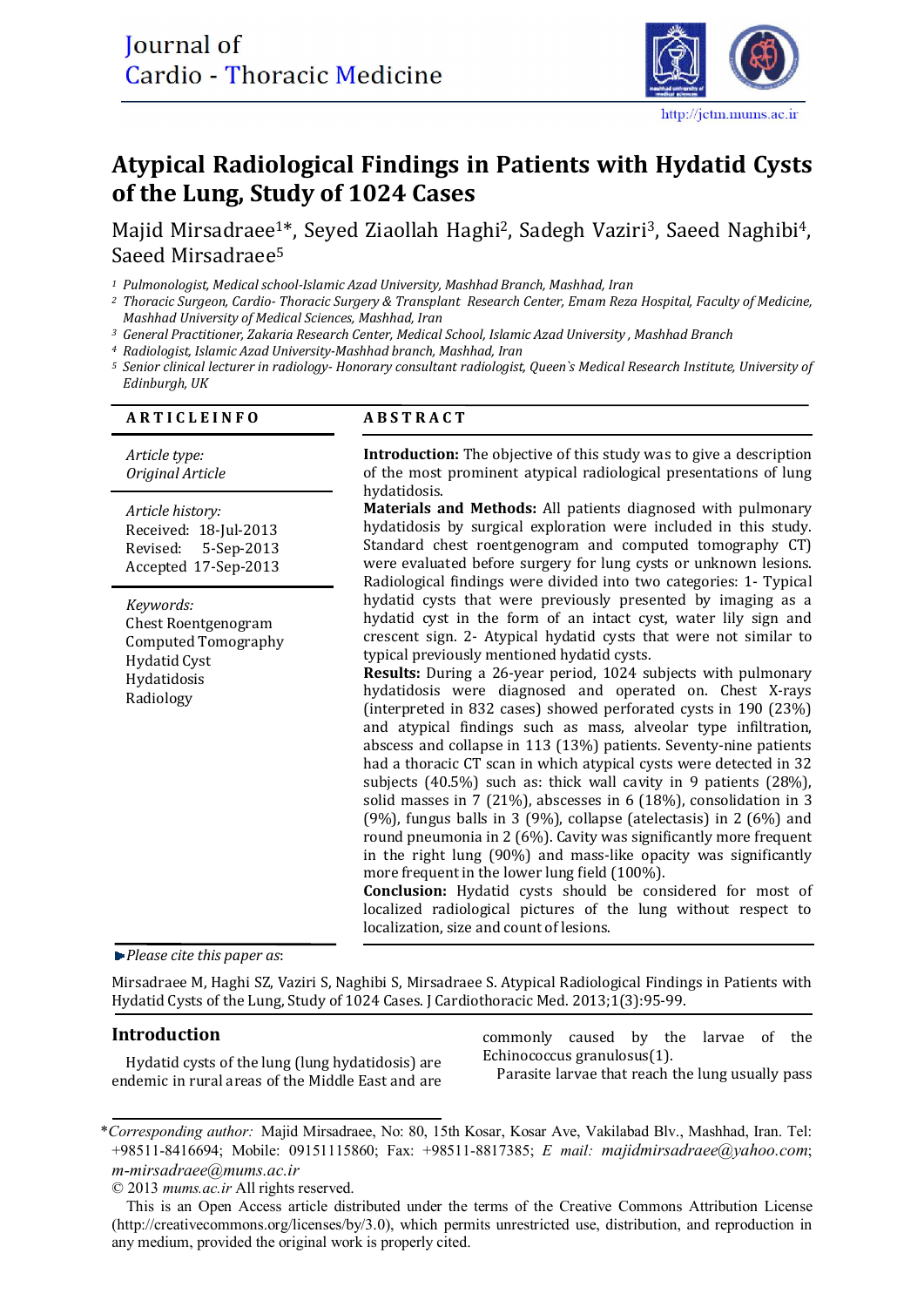or bypass the hepatic sinusoids. However they can also reach and trapped to the pulmonary arterial capillary and slowly grow whilst the patient is asymptomatic (primary lung is asymptomatic (primary lung hydatidosis)(2). 

Chest radiograph  $(CXR)$  is the first line in the diagnosis of pulmonary involvement. Classical radiological appearances of hydatid cysts include a well-defined round opacity (cysts), water lily (meniscus) sign, and so on(3). However, complicated cases may not be differentiable from other conditions such as malignant or infiltrative lung lesions. In these cases, further investigation by means of thoracic CT and bronchoscopy can aid in the diagnosis of this disease. In addition, some lung hydatidosis cases have unusual presentations and can only be identified following surgery and histological examinations (4, 5). Recognition of atypical radiological appearances of pulmonary hydatidosis is very important, especially in endemic areas where the radiologist should always have a high level of suspicion. 

The aim of this study was to perform a retrospective study of radiological presentations of pulmonary hydatidosis in a large cohort of cases that presented in a tertiary pulmonary centre in an endemic area.

#### **Materials and Methods**

All patients with surgically confirmed pulmonary hydatidosis over a 26-year period were identified. Then we obtained the following data's: patient's records including demographic data (gender, age, occupation, and place of residence) and relevant clinical findings (cough, dyspnea, fever, hemoptysis, and expectoration of phlegm or salty water). Standard CXR was performed in all patients, but the computed tomography scan (CT scan) was done only in those who consented to the examination and could not be diagnosed by other means.

A cross-sectional radiologist reviewed all the images and findings were classified into two subcategories: typical and atypical radiological findings. Typical radiological findings of lung hydatid cysts included well-defined intact cysts, meniscus signs (crescent signs) and water lily signs. Atypical radiological signs were based on CT scan findings in those patients that revealed radiological findings that were atypical for lung

hydatidosis. These findings include thick wall cavities, lung consolidation including well- or illdefined heterogeneous densities mimicking round pneumonia, abscesses (air fluid level without a water lily sign), solid looking masses, lesions mimicking a fungal ball, and segmental or lobar lung collapse (atelectasis). The Research Ethical Committee of the Islamic Azad University - Mashhad, Iran, approved this study. Descriptive analysis of the data was performed to calculate frequencies, means, and standard deviations (SD). Variables such as size and diameter of the cysts were compared within two groups (typical and atypical hydatid cyst groups) by using the unpaired two-tailed t-test. The location of the cysts (apical, peripheral and central) were compared in the two groups using the chi-square and odd ratios, and 95% confidence intervals were calculated.A p-value  $(p)$  of less than  $0.05$ was defined as significant.

#### **Results**

Over a 26-year period, 1024 patients with pulmonary hydatidosis were diagnosed and operated on. The principal radiological investigation was performed by CXR in all patients. Seventy-nine patients had a thoracic CT scan in which lung and mediastinal windows were reviewed. Mean age  $(\pm SD)$  was  $29.8\pm 16.1$ years (range 5-85 years). Fifty-four percent of the patients were male. Age difference between the genders was not significant  $(male=39\pm 20.8$ years, female= $41\pm24$  years; student t-test: t=0.41, P=0.68). Smoking was noted in 116 patients  $(14%)$ . Sixty-nine percent of patients lived in rural areas. Ten cases  $(1%)$  were asymptomatic and were diagnosed incidentally by a routine CXR. In symptomatic patients (1014 subjects), the most frequent complaint was cough in 579  $(56.5\%)$ , followed by chest pain in 353  $(34.5\%)$ patients. Hemoptysis was reported in 305 patients (29.8%), of which 25 were massive. There was a history of previous operations for hydatid disease in 17 patients (1.7%) and a history of trauma in four  $(0.4\%)$ . Clinical findings were compared between typical and atypical cysts diagnosed by a CT scan (Table 1). None of the clinical and demographic findings were significantly more frequent in patients with typical or atypical radiological findings. From 1024 patients, the chest X-rays of 192 patients

| <b>Table 1.</b> Comparison of clinical findings in subjects with hydatid cyst diagnosed by CT scan. |                 |                 |                 |                   |           |  |  |  |  |
|-----------------------------------------------------------------------------------------------------|-----------------|-----------------|-----------------|-------------------|-----------|--|--|--|--|
|                                                                                                     | <b>Total</b>    | <b>Typical</b>  | <b>Atypical</b> | <b>Statistics</b> | P value   |  |  |  |  |
| Age (years)                                                                                         | $40.5 \pm 22.4$ | $41.2 \pm 21.8$ | $39.5 \pm 23.6$ | $T = 0.32$        | <b>NS</b> |  |  |  |  |
| <b>Smoking</b>                                                                                      | 11(14%)         | 6(13%)          | 5(16%)          | $X2 = 0.13$       | <b>NS</b> |  |  |  |  |
| Asymptomatic                                                                                        | 5(7%)           | 4 (80%)         | 1 (20%)         | Fisher=0.31       | <b>NS</b> |  |  |  |  |
| Cough                                                                                               | 68(87%)         | 39 (57%)        | 29 (43%)        | $X2 = 0.44$       | <b>NS</b> |  |  |  |  |
| Fever                                                                                               | 54(75%)         | 34 (63%)        | 20 (37%)        | $X2 = 0.31$       | <b>NS</b> |  |  |  |  |
| <b>Hemoptysis</b>                                                                                   | 40(53%)         | 23 (57%)        | 17 (43%)        | $X2 = 0.32$       | <b>NS</b> |  |  |  |  |
| Chest pain                                                                                          | 43 (56%)        | 25 (56%)        | 19 (44%)        | $X2 = 0.02$       | <b>NS</b> |  |  |  |  |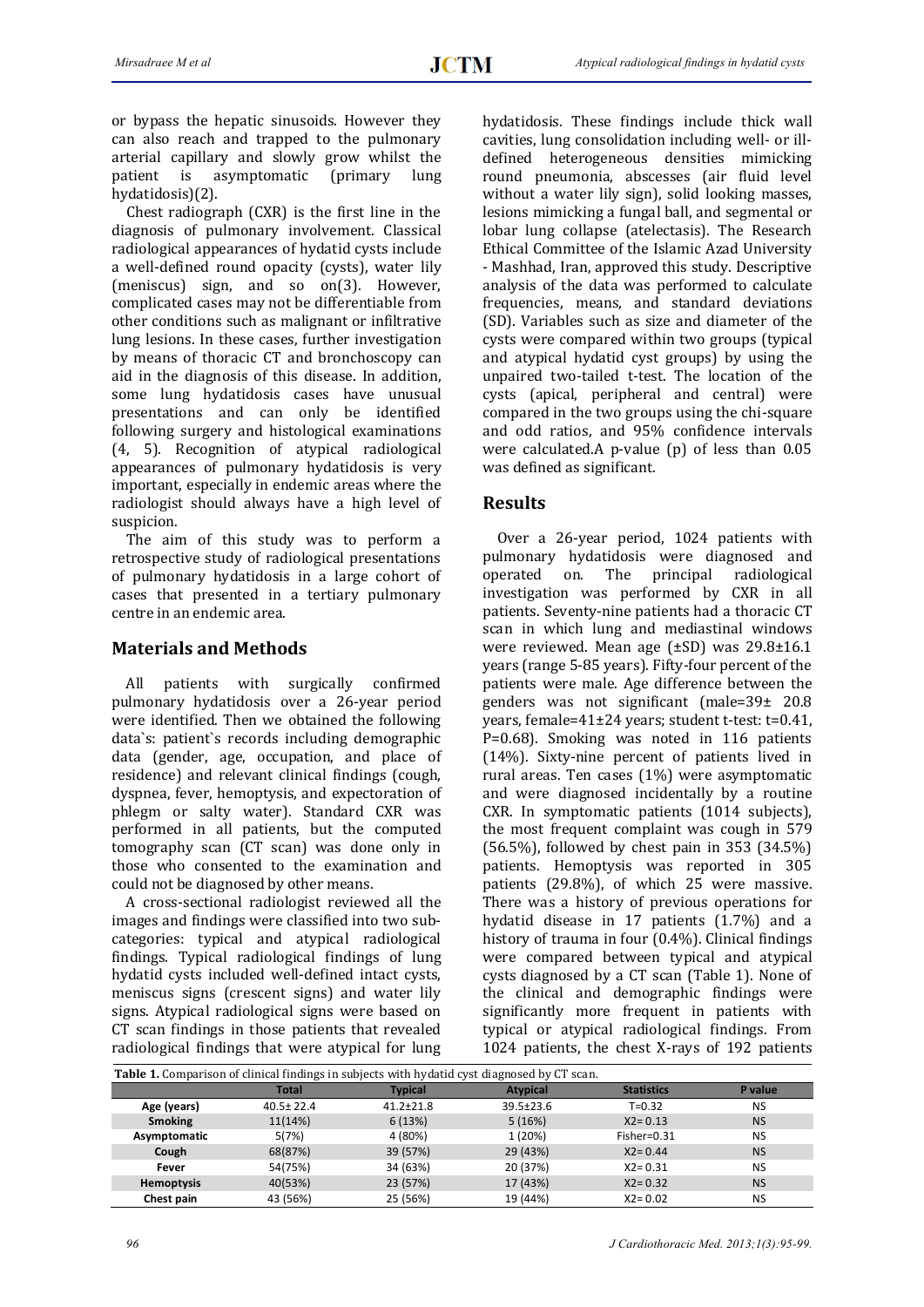| <b>Table 2.</b> Frequency of three kind of involvement of hydatid cyst in different lobes of lung detected by chest X ray. |             |                  |                      |  |  |  |  |
|----------------------------------------------------------------------------------------------------------------------------|-------------|------------------|----------------------|--|--|--|--|
|                                                                                                                            | Intact cyst | Perforated cyst* | Other type of cyst** |  |  |  |  |
|                                                                                                                            | (540)       | 1791             | 113                  |  |  |  |  |
| Upper lobes                                                                                                                | 135         | 44               |                      |  |  |  |  |
| Lower lobes                                                                                                                | 274         | 99               | 59                   |  |  |  |  |
| Right middle lobe or lingula                                                                                               | 62          | 21               |                      |  |  |  |  |
| Two lobes                                                                                                                  | 61          | 15               |                      |  |  |  |  |
| Three lobes                                                                                                                |             |                  |                      |  |  |  |  |

\*perforated cyst includes water lily sign and meniscus sign

\*\* Other types of cyst includes abscess like lesion, mass like lesion, collapse

could not be interpreted due to indistinctive opacity or obstruction of the view by the heart. From the  $832$  remaining patients,  $540$  (64.5%) showed an intact cyst in their chest radiograph. Two hundred ninety two (35.5%) of the remaining patients presented with other radiological findings such as ruptured cysts in  $190/292$  (65%) cases, abscesses like cysts in 35/292 (11%) cases, alveolar-type infiltration in  $15/292$  (5%) cases, mass-like density in  $12/292$ (4%) cases, lobar or segmental collapse in  $10/292$  (3%) cases and lymphadenopathy in one case  $(0.3\%)$ . Twenty-nine patients  $(10\%)$  had a combination of the above findings. The lower lobe was the most frequently involved lobe in chest  $X$  rays (Table 2), but involvement of up to three lobes was noted. Upper or lower localization was not significantly correlated with a presentation of cysts as intact cysts or complicated cysts  $(X2=0.03, P= 0.86)$ . Seventyfour percent of cysts (757 patients) were localized in the peripheral part of the lung. Cysts were unilateral in  $943$  ( $92.4\%$ ) patients (53.6% right-sided and 39.7% left-sided), and bilateral in 68 patients (6.7%) (Table 2).CT scan results were available in 79 patients. Atypical findings were detected in  $32$  patients  $(40.5\%)$ . From the  $47$ patients (59.5%) with typical radiological presentations,  $43$  ( $91\%$ ) had an intact cyst, one  $(2\%)$  had a crescent sign, and three  $(7\%)$  had a water lily sign. Seventy percent of all patients showed one cyst; the remaining patients had 2-6 cysts (average  $1.7\pm2.01$  cysts in all patients). Number of cysts was not significantly different between typical and atypical cysts (Table 3).In nine patients  $(28%)$  who had a CT scan done, the most frequent atypical radiological finding was a thick wall cavity (Figure 1-B). Other findings were as follows: a solid mass in seven  $(21%)$ (Figure 1-G), abscess in six  $(18%)$  (Figure 1-A), consolidation in three  $(9%)$  (Figure 1-D), fungus ball like lesion in three  $(9%)$  (Figure 1-C), lung collapse (atelectasis) in two  $(6%)$  (Figure 1-F) and round pneumonia in two  $(6%)$  (Figure 1-E).

| Table 3. Radilogical findings in patients with hydatid cyst and comparison of the radiological findings with diameter of cyst. |                           |                            |                            |                           |                |  |  |  |
|--------------------------------------------------------------------------------------------------------------------------------|---------------------------|----------------------------|----------------------------|---------------------------|----------------|--|--|--|
|                                                                                                                                | <b>Total</b>              | <b>Atypical</b>            | <b>Typical</b>             | <b>Statistics</b>         | P value        |  |  |  |
| Count of cyst                                                                                                                  | $1.7 \pm 2.01$<br>$(1-7)$ | $1.74 \pm 1.76$<br>$(1-6)$ | $1.52 \pm 2.16$<br>$(1-7)$ | $T = -1.3$                | <b>NS</b>      |  |  |  |
| <b>Central localization</b><br><b>Peripheral localization</b>                                                                  | 20(25%)<br>59(74%)        | $8(40\%)$<br>$24(41\%)$    | $12(60\%)$<br>35(59%)      | $X2=0.002$                | <b>NS</b>      |  |  |  |
| <b>Upper localization</b><br><b>Lower localization</b>                                                                         | 26 (32%)<br>53 (68%)      | 10 (38%)<br>22 (41%)       | 16 (62%)<br>31 (59%)       | $X2 = 0.06$               | <b>NS</b>      |  |  |  |
| Left sided cyst<br><b>Right sided cyst</b>                                                                                     | 31 (39%)<br>48 (61%)      | 8(25%)<br>24 (75%)         | 23 (49%)<br>$24(51\%)$     | $X2 = 4.57$<br>$OR = 2.8$ | 0.032          |  |  |  |
| Cyst diameter                                                                                                                  | $10.55 \pm 6.12$ cm       | $10.18 \pm 6.4$ cm         | $10.62 \pm 6.12$ cm        | $T = -0.8$                | N <sub>S</sub> |  |  |  |



**Figure 1.** Seven type of atypical radiological presentation of hydatid cyst (1-A abscess, 1-B: thick wall cavity, 1-C: fungus ball like lesion, 1-D: consolidation, 1-E: round pneumonia, 1-F: lung collapse (atelectasis) and 1-G: solid mass).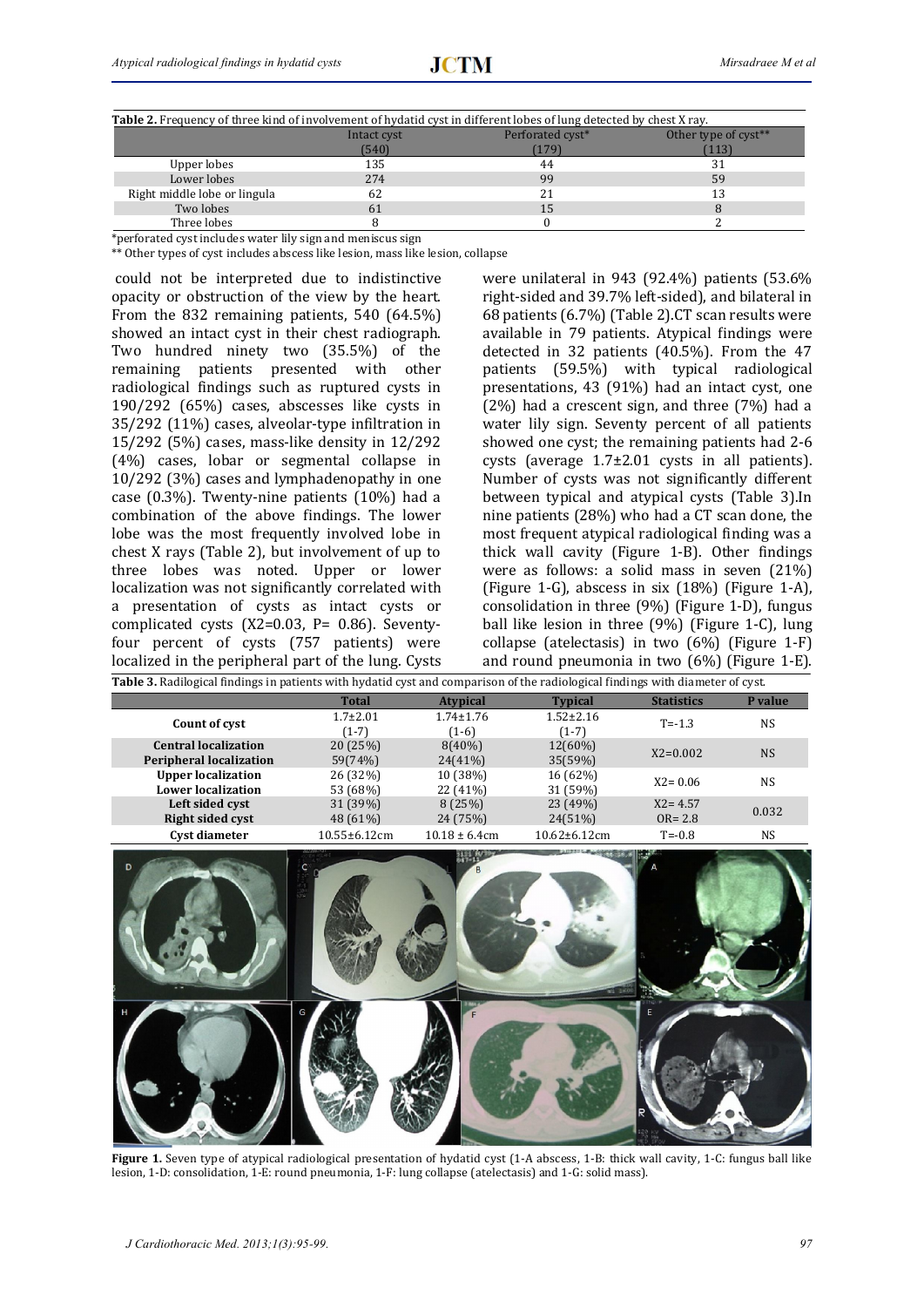Pleural effusion was seen in one patient  $(3%)$  and this was not significantly higher than patients with typical cysts  $(X2=2.09, P=0.09)$ . The mean  $(\pm SD)$  diameter of the hydatid cyst was 10.5 cm  $(6.1)$  (51%: <9.9 cm; 32%: 10-19.9 cm; 17%: >20 cm). The diameter of the atypical cyst  $(10.18 \pm$ 6.4 cm) was not significantly different from the tvpical cyst (Table 2). In CT scans, cysts were unilateral in  $74$  patients  $(94\%; 61\%$  right-sided and 39% left-sided), and bilateral in five patients  $(6%)$ . These localizations were not significantly different from chest X-rays  $(X2= 0.41, P= 0.52)$ . Frequency of atypical cysts on the right side was significantly more than typical cysts (Table 3). Within patients with atypical cysts, the frequency of cavity visibility was significantly more in the right lung (90%) (Fisher exact test; pvalue=0.001). Location of cysts in each lung (upper vs. lower or central vs. peripheral) was not associated with increased probability of atypical cysts (Table 2). Mass-like opacity was significantly more frequent in lower lung zones  $(100\%)$   $(X2 = 3.98, P = 0.045)$ . In atypical cases with lung collapse, one patient  $(3%)$  showed lobar collapse and one revealed segmental collapse. Mediastinal lymphadenopathy was observed in one case.

#### **Discussion**

Chest X-ray is the first step in the diagnosis of hydatid cysts $(6)$ . A CT scan of the chest can provide further information in difficult cases and help recognize complications(7).Radiological diagnoses of lung hydatid cysts could be made if typical CXR signs, such as a well-defined intact cyst, water lily sign, or meniscus sign are present (3) However, this study showed that a significant proportion of confirmed lung hydatid cysts might have alternative presentations. Therefore, clinicians should be aware of hydatid lung lesions resembling the atypical imaging features mentioned above. This presentation may make the diagnosis difficult when procedures such as bronchoscopy and finally surgical exploration may be helpful $(4, 8)$ .

In our series, seven atypical radiological pictures were studies with the following presentations: thick wall cavity, solid mass, abscess, consolidation, fungus ball, lung collapse (atelectasis) and round pneumonia. Previous studies have also described atypical radiological presentations of lung hydatidosis. Gupta et al(4)Reported four cases of pulmonary hydatid cysts with atypical chest radiographic presentations. Radiological findings included cavity, solid mass and consolidation. Taha(5)reported three atypical cases of pulmonary hydatidosis in upper lobes presenting

as vague opacities. The author recommended considering hydatid cysts as a differential diagnosis for any unexplained localized lung opacity. Gamez et al (9)reported lung consolidation and pleural effusion as rare presentations of hydatid cysts.

Over 35% of patients in our series revealed atypical radiological presentations. The most frequent atypical radiological finding in our series was thick wall cavities. In another similar study of 77 CT scans, the most frequent atypical pulmonary presentation was solid masses in 15  $(19%)$  patients $(10)$ . In this series, pleural involvement was observed in 30% of patients, which was significantly more than in our cases. Pleural involvement included pleural effusion, pleural thickening, pneumothorax or hydropneumothorax(9). 

Only 32% (26/79) had upper lobe hydaid cysts (Table2). Similarly, other investigators such as Zahirifard et al. 9, Yalcinkaya et al (11)and Jerray et al  $(12)$  reported upper localizations in  $28%$  $(34/124)$ ,  $36\%$   $(8/22)$  and  $18.3\%$   $(71/286)$ , respectively. This could be explained by a higher blood supply to lower zones2. In our series, CT scan also revealed that 25% of all hydatid cysts were located near to the hilum.

Demographic data such as age, smoking and clinical symptoms were evaluated as potential predictors of presentations of atypical cysts. Although coughing was the most frequent presenting symptom, none of the clinical findings were significantly correlated to atypical hydatid cysts. 

One may believe that atypical presentations may be due to complications and larger cysts are more likely to complicate the situation, however; statistical analysis showed no significant correlation between atypical presentations and size. This could be explained by a reduction in the size of large cysts following rupture. Right-sided cysts are more complicated than left-sided cysts.

#### **Conclusion**

In conclusion, clinicians should consider the possibility of lung hydatidosis in any patient with a localized sign on a CXR and CT scan, especially in endemic areas. Furthermore, the probability of atypical hydatid cysts presentations cannot be predicted by clinical findings, size, and place of lesion. 

#### **Acknowledgement**

The authors would like to thank vice chancellery of Research of Islamic Azad University, Mashhad Branch for financial support. Mashhad, Iran.